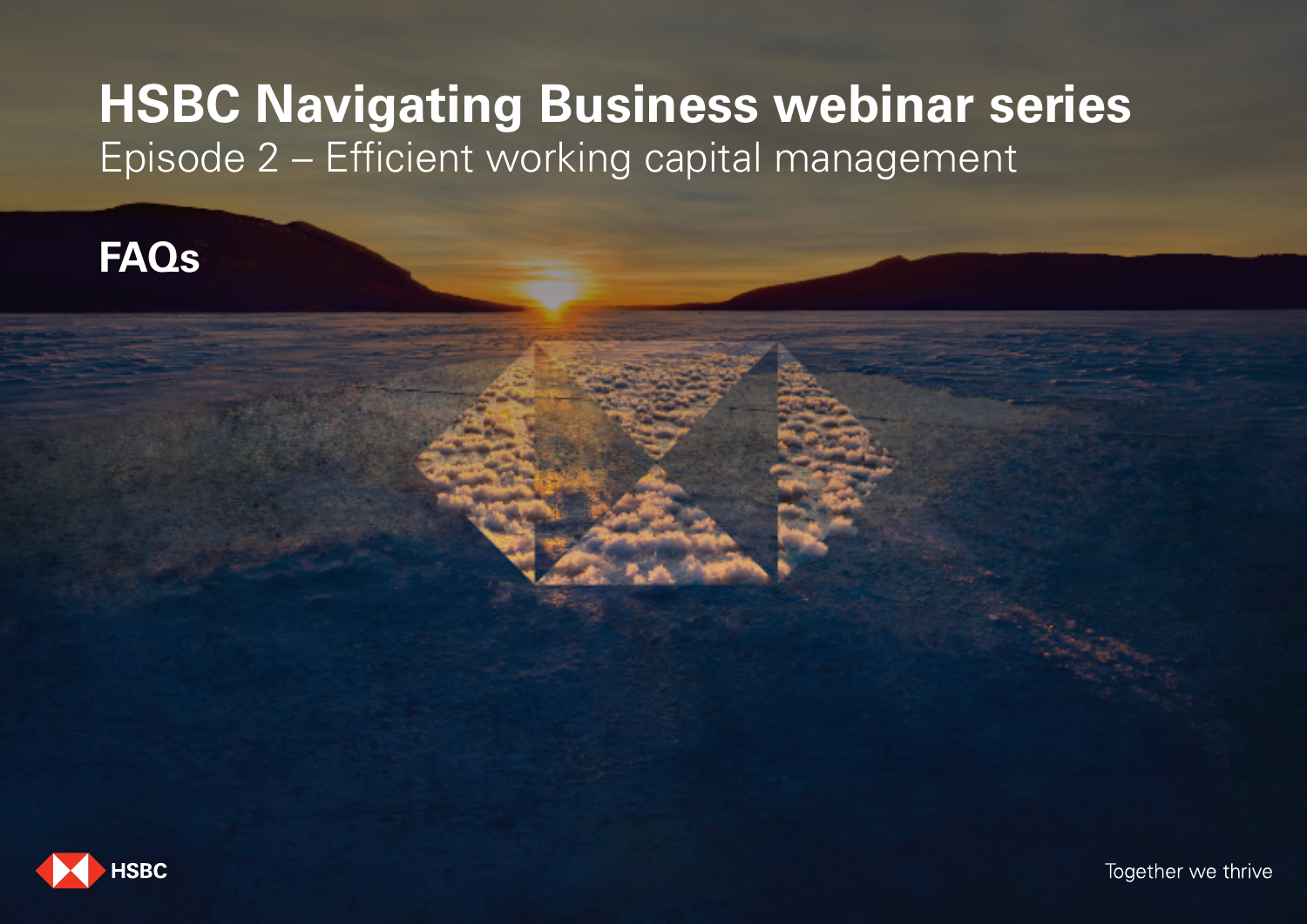Click **here** to listen to a replay of the webinar.

#### **Q How can you track cross-border overseas payment via SWIFT?**

A All of HSBC's payments (in 6 MENAT markets and globally in 45 markets) are set out with the UETR Unique End to End Transaction Reference) and these are tracked via SWIFT GPI. We provide visibility and tracking via Track Payments in HSBCnet and clients can see the status of these payments throughout the payment chain until it reaches the beneficiary bank. Currently, tracking is enabled for payments via HSBCnet for onscreen payments, and will be coming for Connect and SWIFT clients in near future.

#### **Q** You mentioned the liquidity platform available on HSBCnet. How do I find this?

A For clients who are enabled by HSBC on Liquidity management portal, Your Initial System Administrator (ISA) will need to provide your users with the necessary permissions to access the dashboard. Step-by-step instructions are available in the Liquidity Management Dashboard guide. To see what the dashboard looks like and how it works, watch the Liquidity Management Dashboard video. For any additional support or information, please speak to your HSBC Global Liquidity and Cash Management representative.

#### **Q With regards to Foreign Currency Payments from UAE, how many currencies do you support ?**

A HSBC currently supports 32 currencies in UAE today.

#### **Q Are SWIFT GPI transactions tracking on HSBCnet also possible for non-HSBCNet initiated transactions? e.g. from HSBC Connect (H2H) or via SWIFT (STP) for Corporates?**

A Currently, tracking is only provided for transactions initiated via HSBCnet on-screen payments only. We are planning to rollout SWIFT for Corporates in MENAT in 2020 and tracking for H2H (Connect) Payments is in scope and being worked on, and will be confirmed for delivery in due course.